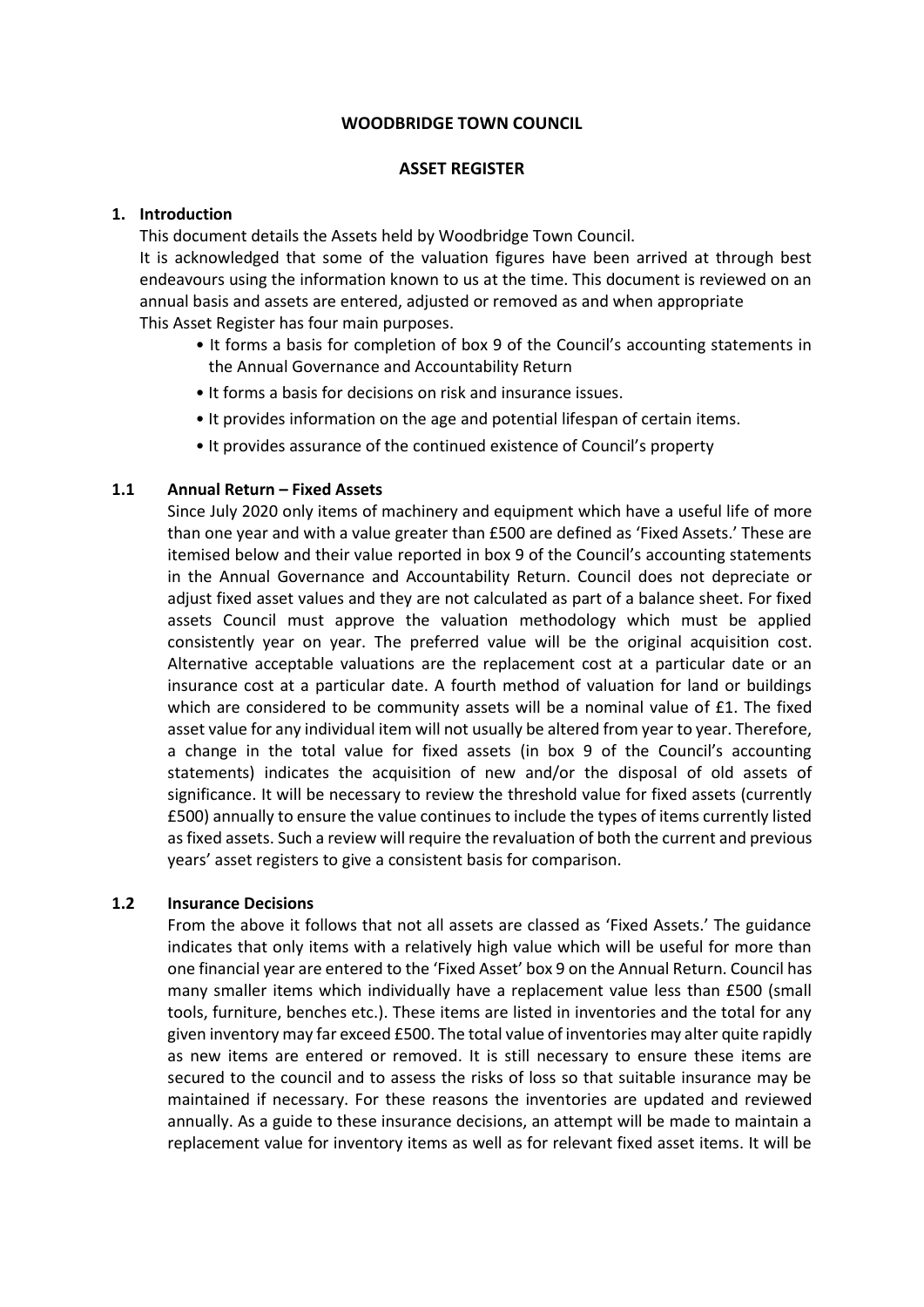necessary for Council to review the insurance valuation each year to ensure insurance levels remain relevant to the inventoried items.

Not all items will be insured for damage or loss since the nature of risks is not the same for all items. Damage to other items may be assessed as unlikely to occur or of insignificance cost if it does.

## **1.3 Replacement Decisions**

Decisions to replace machinery and tools may be affected by the residual value/life of the existing equipment and the cost of replacement.

## **2. Summary**

Total of fixed assets for annual return on 31st March 2021: £713,276. Variance 31st March 2021-31st March 2022 = £130,421.22 net increase in fixed assets. Removals (agreed at Town Council 15.03.22) = £2,700 Total of fixed assets for annual return on 31<sup>st</sup> March 2022; £840,997.22

Represented by:

## **2.1 Additions**

| <b>Description</b>      | Location          | Date<br><b>Acquired</b> | <b>Purchase</b><br>Cost | Insurance/<br>Replacement<br>Value | Asset<br>Register<br><b>Valuation</b> |
|-------------------------|-------------------|-------------------------|-------------------------|------------------------------------|---------------------------------------|
| Culvert                 | Kingston<br>Field | 30.09.21                | £8,440.22               | £8,440.22                          | £8,440.22                             |
| Playground<br>equipment | Kingston<br>Field | 06.01.22                | £89,000                 | £89,000                            | £89,000                               |
| Accessible<br>pathway   | Kingston<br>Field | 28.02.22                | £32,981                 | £32,981                            | £32,981                               |
| <b>TOTAL</b>            |                   |                         | £130,421.22             | £130,421.22                        | £130,421.22                           |

#### **2.2 Removals**

| <b>Description</b> | Location      | Date            | Purchase | Insurance/  | Asset            |
|--------------------|---------------|-----------------|----------|-------------|------------------|
|                    |               | <b>Acquired</b> | Cost     | Replacement | <b>Register</b>  |
|                    |               |                 |          | Value       | <b>Valuation</b> |
| Defibrillator      | Warwick       |                 | £1,350   | Not valued  | £1,350           |
|                    | Avenue        |                 |          | separately  |                  |
| Defibrillator      | Theatre       |                 | £1,350   | Not valued  | £1,350           |
|                    | <b>Street</b> |                 |          | separately  |                  |
| <b>TOTAL</b>       |               |                 |          |             | $-E2,700$        |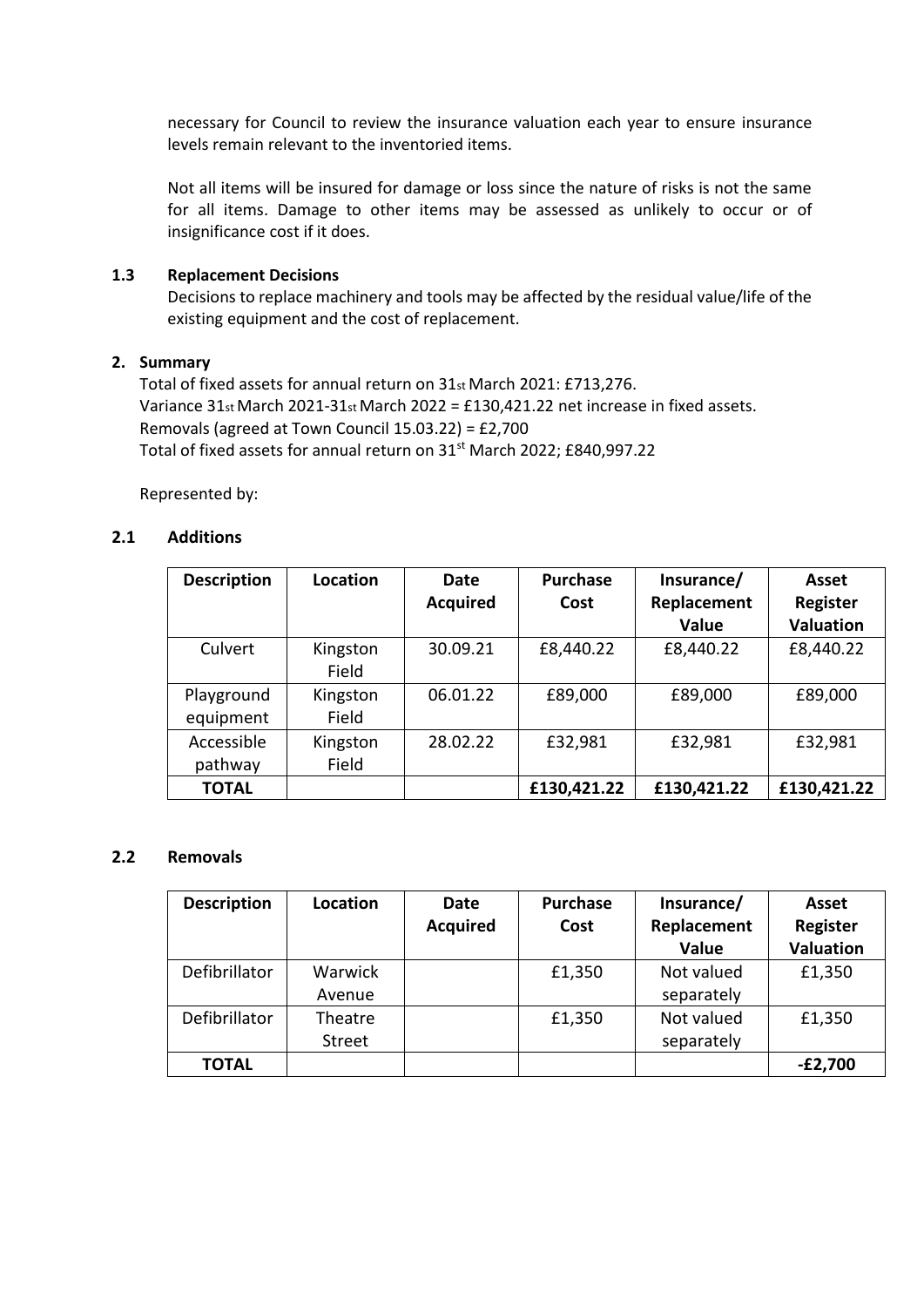# **3. Fixed Assets**

# **Community Assets**

| <b>Description</b> | Location            | <b>Date</b>     | <b>Purchase</b> | Insurance/  | <b>Asset</b>     |
|--------------------|---------------------|-----------------|-----------------|-------------|------------------|
|                    |                     | <b>Acquired</b> | Cost (if        | Replacement | <b>Register</b>  |
|                    |                     |                 | known)          | Value       | <b>Valuation</b> |
| Civic Regalia      | Shire Hall          | 1/4/1974        | Unknown         | £7,743      | £7,000           |
| Community          | Community           |                 |                 | £21,495     | £1               |
| <b>Hall Solar</b>  | Hall                |                 |                 |             |                  |
| Panels             |                     |                 |                 |             |                  |
| Drummer            | Market Hill         | 30/8/2017       | £66,950         | £73,158     | £1               |
| <b>Boy Statue</b>  |                     |                 |                 |             |                  |
| Playground         | Various             | Various         | Various         | £186,928    | £170,000         |
| Equipment          |                     |                 |                 |             |                  |
| Jubilee Clock      |                     | 1/4/1974        | Unknown         | Not valued  | £1               |
|                    |                     |                 |                 | separately  |                  |
| Cast stone         | Whisstocks          | 26/11/20        | £24,653         | £24,653     | £24,653          |
| seating            | Place               |                 |                 |             |                  |
| Accessible         | Kingston            | 10/11/20        | £812            | £812        | £812             |
| picnic bench       | Field               |                 |                 |             |                  |
| Bench              | Castle Street       | 18/9/20         | £722            | £722        | £722             |
|                    | Play area           |                 |                 |             |                  |
| Safety             | Kingston            | 12/9/20         | £9,967          | £9,967      | £9,967           |
| Matting            | Field               |                 |                 |             |                  |
| beneath            |                     |                 |                 |             |                  |
| swings             |                     |                 |                 |             |                  |
| Paintings          | Shire Hall          | 1/4/1974        | Unknown         | £16,000     | £16,000          |
| <b>Ships Bell</b>  | Shire Hall          | 1/4/1974        | Unknown         | Not valued  | £1               |
|                    |                     |                 |                 | separately  |                  |
| Cannon             | Elmhurst            | 1/4/1974        | Unknown         | Not valued  | £1               |
|                    | Park                |                 |                 | separately  |                  |
| Defibrillator      | Old Barrack         | 6/1/2020        | £1,560          | Not valued  | £1,525           |
|                    | Road                |                 |                 | separately  |                  |
| Defibrillator      | Framfield           | 6/1/2020        | £1,560          | Not valued  | £1,525           |
|                    | Surgery             |                 |                 | separately  |                  |
| Defibrillator      | <b>Fire Station</b> | 29/5/19         | Donated         | Not valued  | £1,350           |
|                    |                     |                 |                 | separately  |                  |
| Defibrillator      | Evangelical         |                 | £1,350          | Not valued  | £1,350           |
|                    | Church              |                 |                 | separately  |                  |
| Computer           | Shire Hall          | 2018            | £2,812          | Not valued  | £2,812           |
| <b>Network</b>     |                     |                 |                 | separately  |                  |
| Intercom           | Shire Hall          |                 | £1,335          | Not valued  | £1,335           |
|                    |                     |                 |                 | separately  |                  |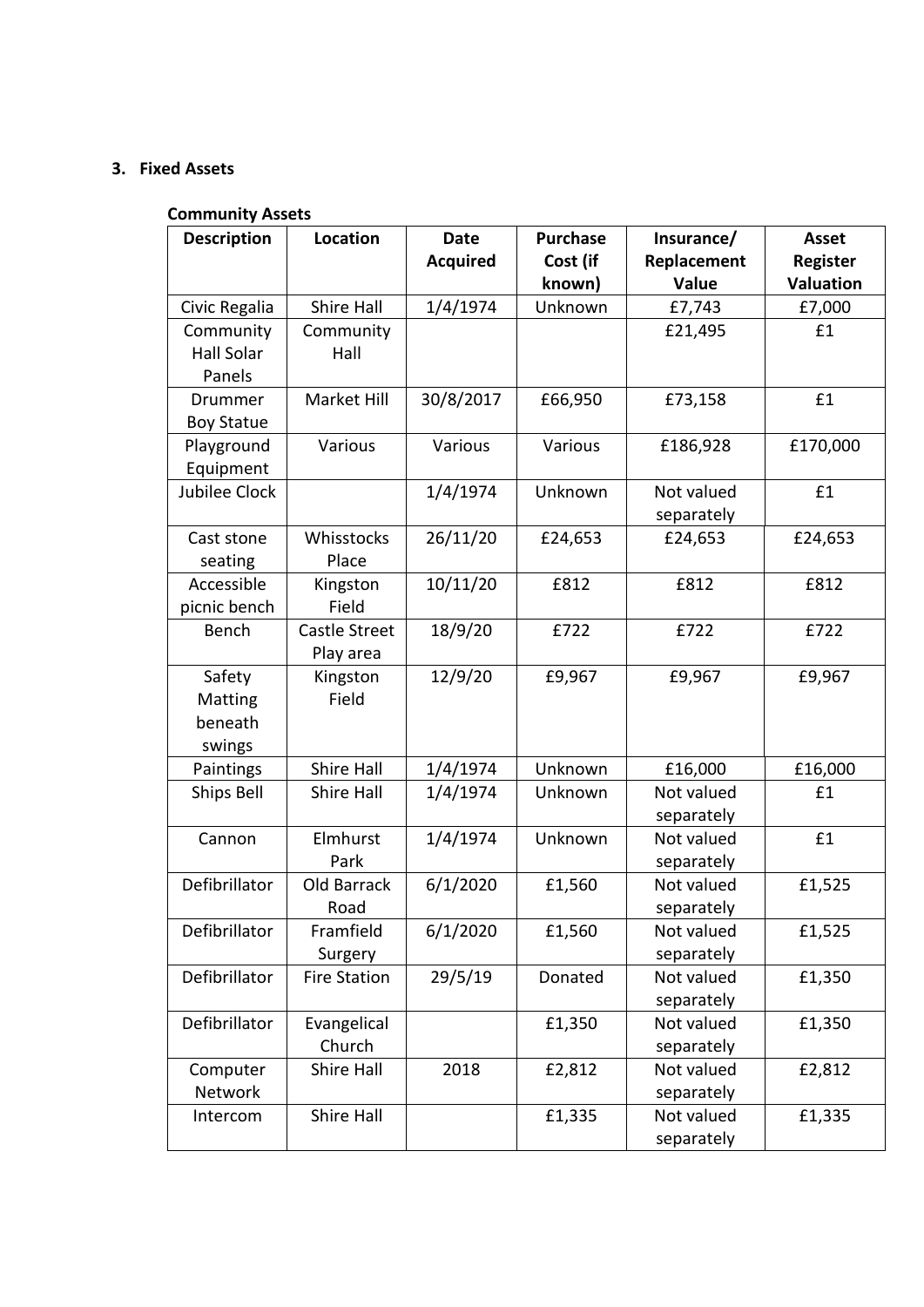| Flagpole | Elmhurst |  | Not valued | £1,500      |
|----------|----------|--|------------|-------------|
|          | Park     |  | separately |             |
| Total    |          |  |            | £240,556.00 |

| <b>Land &amp; Buildings</b> |                  |                 |                 |                  |                  |  |
|-----------------------------|------------------|-----------------|-----------------|------------------|------------------|--|
| <b>Description</b>          | Location         | <b>Date</b>     | <b>Purchase</b> | Insurance/       | <b>Asset</b>     |  |
|                             |                  | <b>Acquired</b> | Cost            | Replacement      | <b>Register</b>  |  |
|                             |                  |                 |                 | Value            | <b>Valuation</b> |  |
| Art Club                    | <b>Tide Mill</b> | 8/9/1977        | £0              | £204,288         | f1               |  |
| Premises                    | Quay             |                 |                 |                  |                  |  |
| <b>Broomheath</b>           |                  | 14/10/2011      | £1              | Open space -     | £1               |  |
|                             |                  |                 |                 | street furniture |                  |  |
|                             |                  |                 |                 | valued           |                  |  |
|                             |                  |                 |                 | separately       |                  |  |
| Community                   | Whisstocks       |                 |                 | £1,202,000       | £1               |  |
| <b>Boatshed</b>             | Place            |                 |                 |                  |                  |  |
| Community                   |                  | 1/10/2007       | £1              | £1,467,282       | £1               |  |
| Hall                        |                  |                 |                 |                  |                  |  |
| Community                   | Whisstocks       |                 |                 | £546,363         | £1               |  |
| Heritage                    | Place            |                 |                 |                  |                  |  |
| <b>Building</b>             |                  |                 |                 |                  |                  |  |
| <b>Elmhurst Park</b>        | Eimhurst         | Land owned      | £0              | Open space -     | £0               |  |
|                             | Park             | by Charity      |                 | street furniture |                  |  |
|                             |                  |                 |                 | valued           |                  |  |
|                             |                  |                 |                 | separately       |                  |  |
| <b>Elmhurst Park</b>        | <b>Elmhurst</b>  | 17/8/2015       | Donated         | £64,398          | £50,000          |  |
| Bandstand                   | Park             |                 |                 |                  |                  |  |
| <b>Elmhurst Park</b>        | Elmhurst         | 1/4/1974        | Unknown         | £106,569         | £1               |  |
| Gardeners                   | Park             |                 |                 |                  |                  |  |
| Shed                        |                  |                 |                 |                  |                  |  |
| <b>Elmhurst Park</b>        | Elmhurst         | 31/3/2006       | £0              | £100,300         | £1               |  |
| <b>Public Toilets</b>       | Park             |                 |                 |                  |                  |  |
| <b>Elmhurst Park</b>        | <b>Elmhurst</b>  | 1/4/1974        | Unknown         | £105,315         | £1               |  |
| Shelter                     | Park             |                 |                 |                  |                  |  |
| Elmhurst                    | Elmhurst         | 1/4/1974        | Unknown         | Open space -     | £1               |  |
| Walk                        | Park             |                 |                 | street furniture |                  |  |
|                             |                  |                 |                 | valued           |                  |  |
|                             |                  |                 |                 | separately       |                  |  |
| Fen Meadow                  |                  | 10/6/2010       | £1              | Open space -     | £1               |  |
|                             |                  |                 |                 | street furniture |                  |  |
|                             |                  |                 |                 | valued           |                  |  |
|                             |                  |                 |                 | separately       |                  |  |
| Fitzgerald                  |                  | 17/2/1997       | £0              | Open space -     | £1               |  |
| Green                       |                  |                 |                 | street furniture |                  |  |
|                             |                  |                 |                 | valued           |                  |  |
|                             |                  |                 |                 | separately       |                  |  |